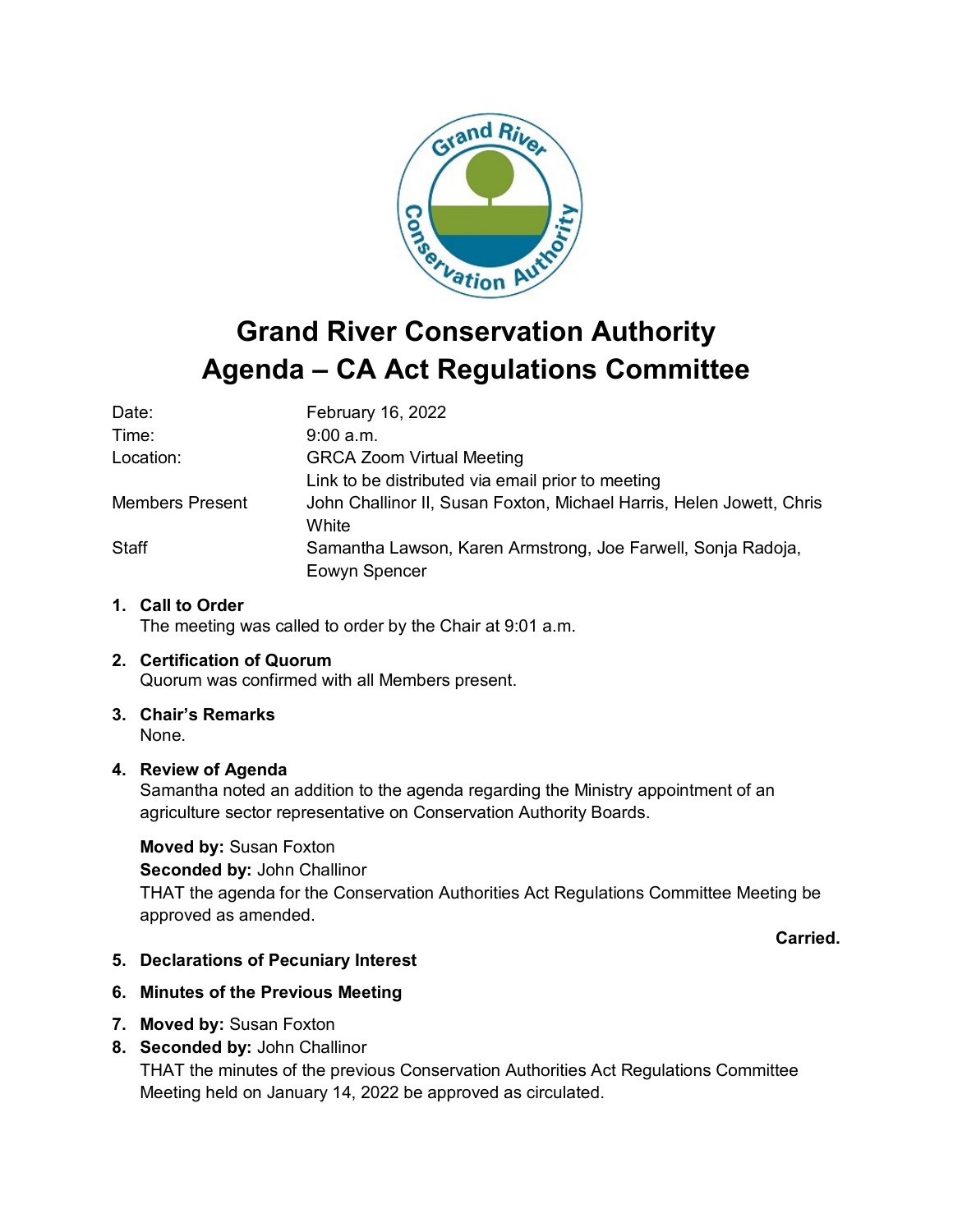#### **9. Discussion Items:**

#### **9.1. Inventory of Programs and Services**

- S.Lawson advised that the Inventory of Programs and Services as provided for review on this agenda will be presented to the Board for approval at the Annual General Meeting on February 25, 2022.
- The accompanying staff report provides additional information related to justifications for determining where programs and services would be categorized, and highlights changes made from the previous draft.
- The updated Chart B now reflects the requirement to include a five year historical costing average column. Samantha noted that through review and consideration, it has been determined that using the figures provided in the first draft of the 2022 budget is preferable to using a five-year average. This is acceptable under the legislation, and is justified due to anomalies in recent years, which include fluctuation in program costs, growth in the watershed, pandemic-related budget impacts to specific program areas, and changes in provincial funding allocations. It was determined that these anomalies provide justification that the estimated 2022 first draft budget figures are a more accurate estimate of actual program costs.

# **Moved by:** John Challinor

**Seconded by:** Susan Foxton

THAT the Ad-Hoc Conservation Authorities Act Regulations Committee recommends to the General Membership:

THAT the Inventory of Programs and Services be approved, circulated to all participating Grand River watershed municipalities, posted on the GRCA website, and submitted to the Ministry of Environment, Conservation and Parks in accordance with Ontario Regulation 687/21.

## **Carried.**

H.Jowett joined the meeting at 9:10 a.m. but was disconnected shortly thereafter.

#### **9.2. Update on Chair and Vice-Chair term limits and rotation requirements**

• K.Armstrong advised the Committee that a request for clarification has been submitted to MECP with respect to the term limits and rotation requirements and the Ministry's recent denial of the GRCA's exemption request. The Board will be kept apprised of details as they are received.

M.Harris joined the meeting at 9:15 a.m.

#### **9.3. Ministry Appointment of Agricultural Representative**

- Samantha shared with the Committee that the Ministry (MECP) has recently chosen to implement their legislated ability to appoint to Conservation Authority Boards a representative of the Agricultural sector.
- The position is currently posted on the Ministry's website and is open to members of the agricultural community, but excludes any person who is already municipally appointed to a Conservation Authority Board.